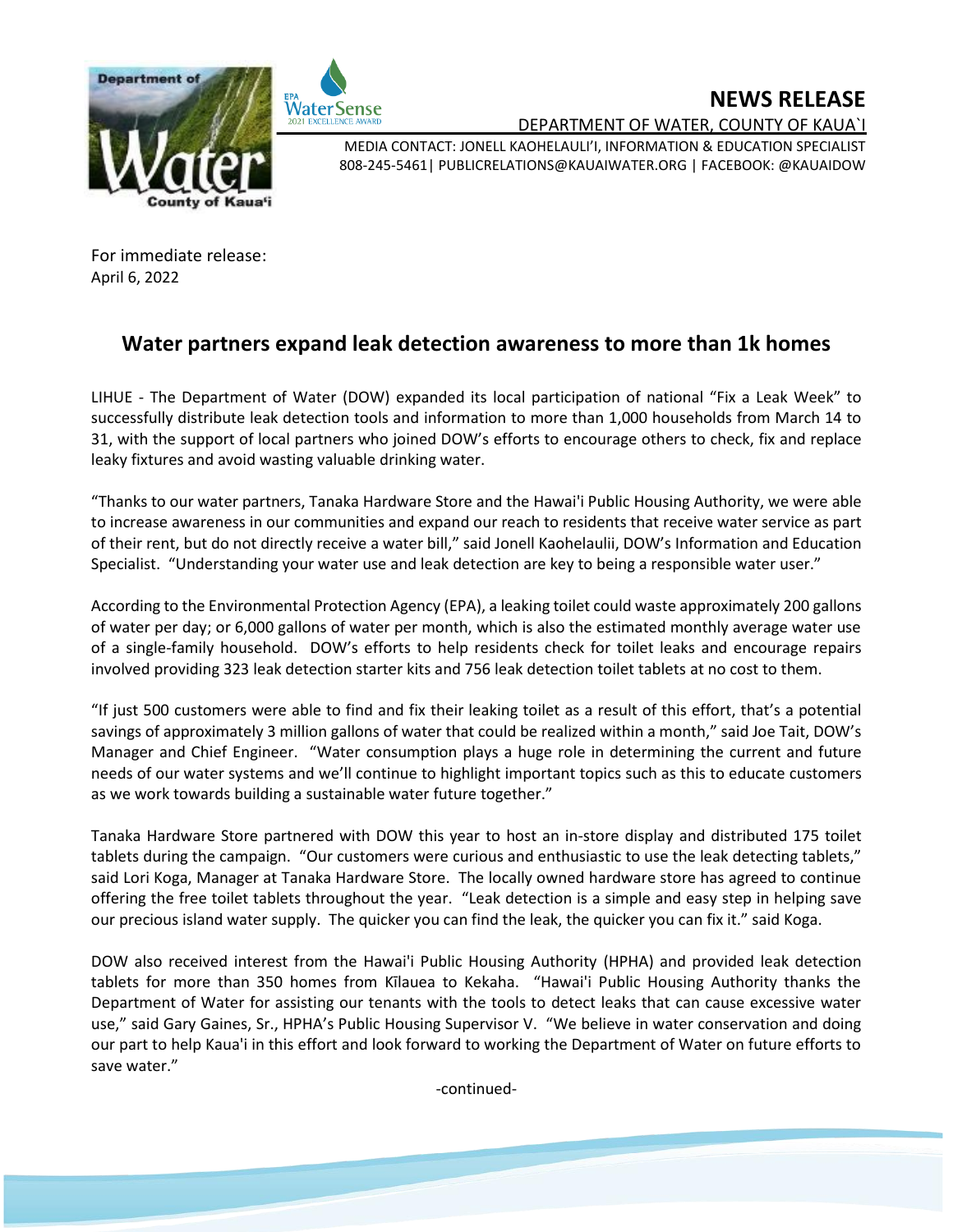DOW's toilet leak detection tablets are available in their main lobby throughout the year. Leak detection starter kits will be available upon request, while supplies last. For more information, please call the Department of Water at 808-245-5461.

For more information about Fix a Leak Week, and other leak detection tips from the EPA WaterSense program, visit [www.epa.gov/watersense.](http://www.epa.gov/watersense) The Department of Water, County of Kaua'i is an EPA WaterSense Partner and is a recent award winner of the EPA WaterSense 2021 Excellence Award for its outreach and education programs.



Photo 1: Toilet tablets displayed near the Photo 2: DOW's toilet leak detection tablets. registers at Tanaka Hardware store in Līhu'e.



--continued--